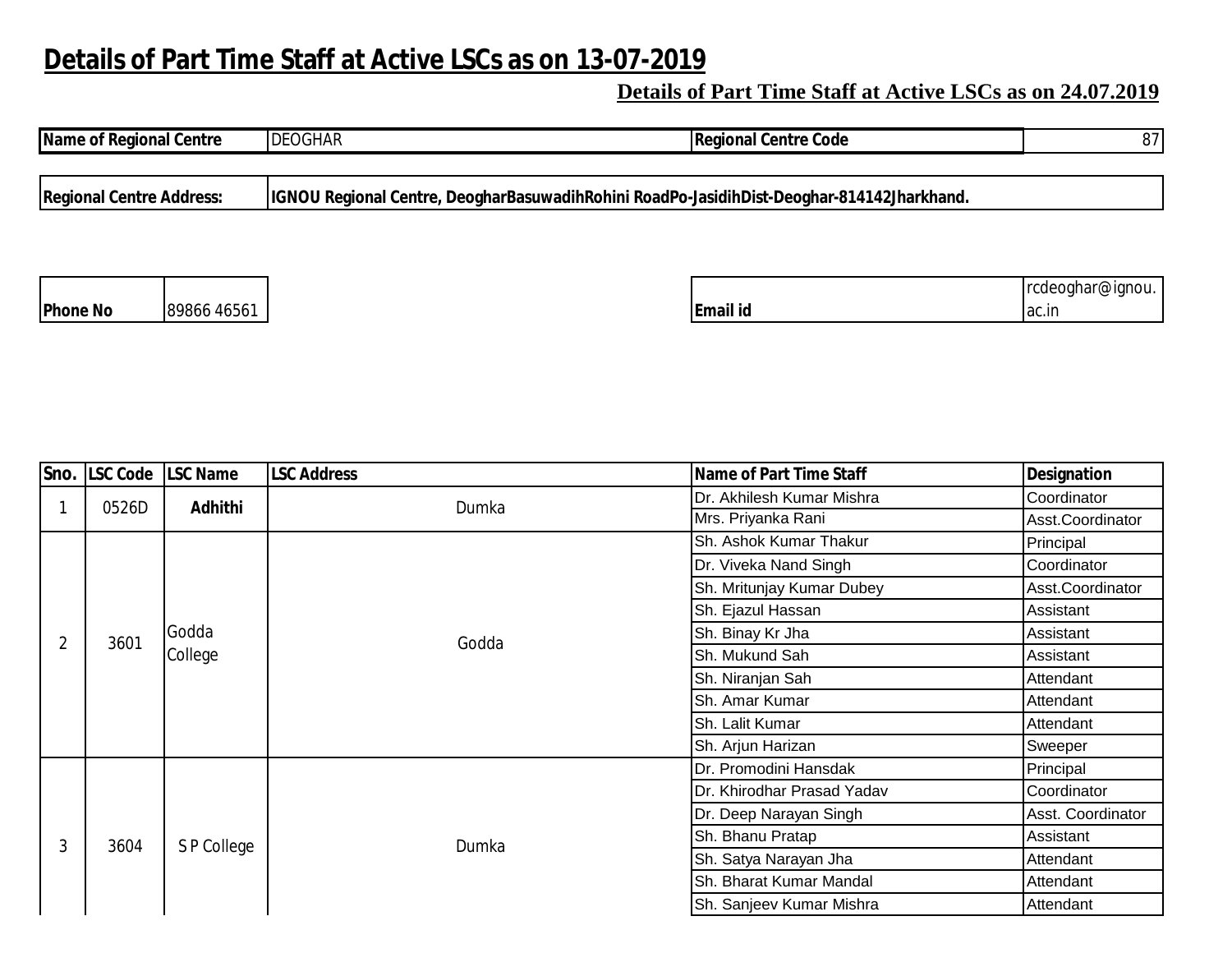|   |      |                      |                         | Sh. Prem Chand Soren        | Sweeper           |
|---|------|----------------------|-------------------------|-----------------------------|-------------------|
| 4 | 3605 |                      |                         | Dr. S K Yadav               | Principal         |
|   |      |                      |                         | Dr. Dhurb Jyoti Kumar Singh | Asst. Coordinator |
|   |      |                      |                         | Sh. Pramod Kumar Das        | Asst. Coordinator |
|   |      | Sahibganj<br>College | Sahibganj               | Sh. Santosh Kumar           | Assistant         |
|   |      |                      |                         | Sh. Rajesh Kumar Jha        | Assistant         |
|   |      |                      |                         | Md. Parwez Alam             | Assistant         |
|   |      |                      |                         | Sh. Sunil Kumar             | Attendant         |
|   |      |                      |                         | Sh. Kunal Pandey            | Attendant         |
|   |      |                      |                         | Sh. Sanjay Kumar            | Attendant         |
|   |      |                      |                         | Sh. Sumit Kumar Tiwari      | Attendant         |
|   |      |                      |                         | Dr. Ajay Murari             | Principal         |
|   |      |                      |                         | Dr. Ashok                   | Coordinator       |
|   |      |                      |                         | Sh. B S Tripathi            | Asstt.Coordinator |
|   |      |                      |                         | Dr. Migendra Narayan Singh  | Asstt.Coordinator |
|   |      |                      |                         | Sh. Onkar Choudhary         | Asstt.Coordinator |
|   |      |                      |                         | Mrs. Rajnee Kumari          | Asstt.Coordinator |
| 5 | 3607 | Giridih              | Giridih                 | Ms. Nisha Kumari            | Assistant         |
|   |      | College              |                         | Sh. Kamdeo Thakur           | Assistant         |
|   |      |                      |                         | Sh. Prakash Kumar           | Assistant         |
|   |      | Sh. Gopal Mandal     | Sh. Santosh Kumar       | Assistant                   |                   |
|   |      |                      |                         | Sh. Narayan Mandal          | Attendant         |
|   |      |                      |                         |                             | Attendant         |
|   |      |                      |                         | Sh. Dilip Kr. Srivastava    | Attendant         |
|   |      |                      |                         | Sh. Vijay Kumar Thakur      | Attendant         |
|   |      |                      |                         | Dr. Somnath Mishra          | Principal         |
|   |      |                      |                         | Prof. Janki Nandan Singh    | Coordinator       |
|   |      |                      | Dr. Devendra Pd. Mandal | Asst. Coordinator           |                   |
|   |      |                      |                         | Dr. Nandan Kishor Dwivedi   | Asst. Coordinator |
|   |      |                      |                         | Sh. Awani Kant Manjhi       | Asst. Coordinator |
| 6 | 3609 | A S College          | Deoghar                 | Dr. Rajesh Kumar Bishen     | Asstt.Coordinator |
|   |      |                      |                         | Sh. Pankaj Kumar            | Assistant         |
|   |      |                      |                         | Sh. Kundan Kumar            | Assistant         |
|   |      |                      |                         | Sh. Ramkishor Yadav         | Assistant         |
|   |      |                      |                         | Sh. Rajnish Kumar Singh     | Assistant         |
|   |      |                      |                         | Sh. Devanand Jha            | Attendant         |
|   |      |                      |                         | Sh. Umesh Jamadar           | Sweeper           |
|   |      |                      |                         |                             |                   |
|   |      |                      |                         | Dr. D. P. Mukhopadhyay      | Principal         |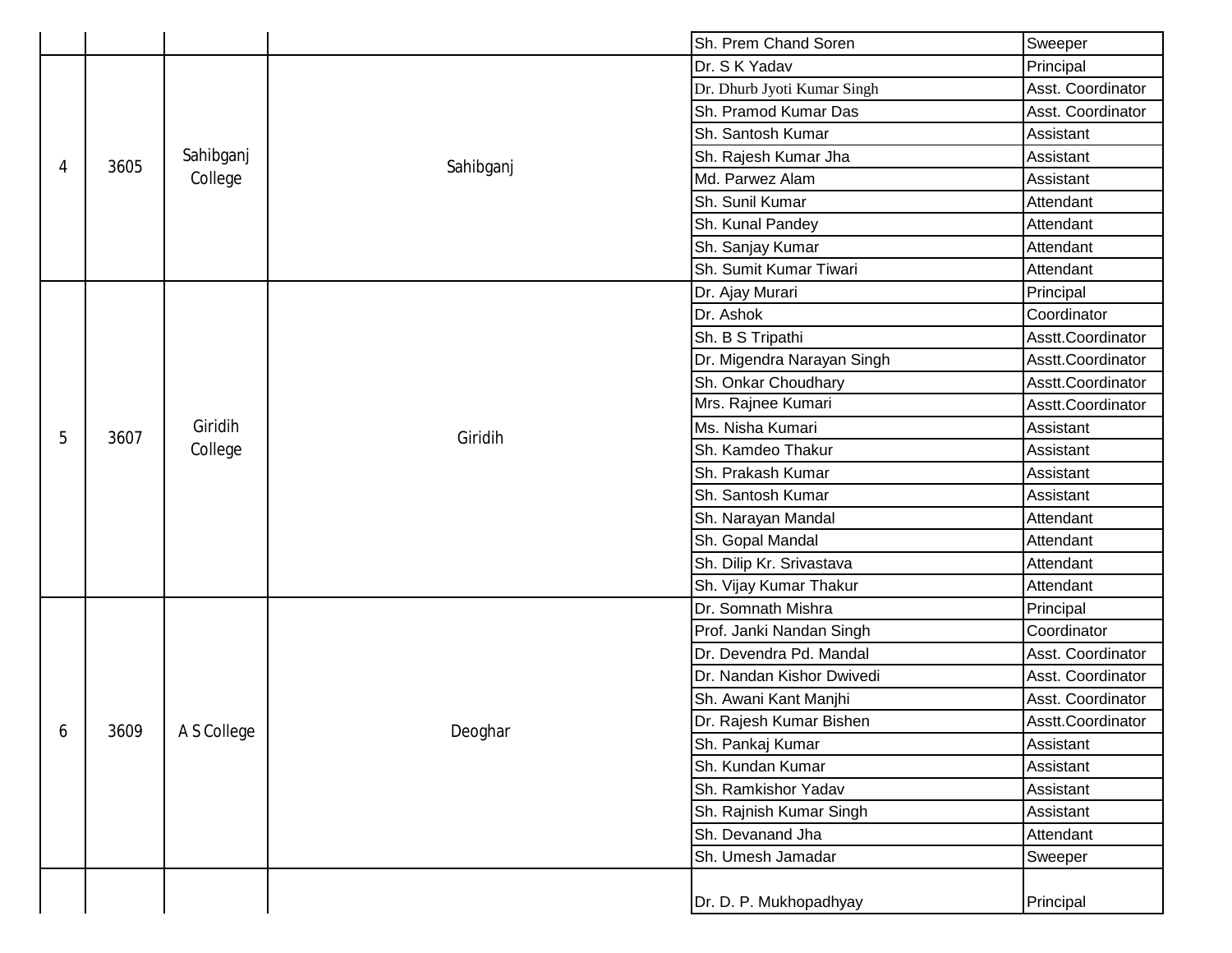|    |        |                              |                   | Mrs. Jolly Sinha                       | Prog-in-charge       |
|----|--------|------------------------------|-------------------|----------------------------------------|----------------------|
| 7  | 3612P  | <b>DISPER</b>                |                   | Mrs. Babita Kumari                     | Asstt Prog-in-charge |
|    |        | College                      | Deoghar           | Sh. Prakash Bhardwaj                   | Assistant            |
|    |        |                              |                   | Sh. Bijay Kumar Mandal                 | Assistant            |
|    |        |                              |                   | Sh. Tripurari Kr. Mandal               | Attendant            |
|    |        |                              |                   | Ms. Laxmi Yadav                        | Sweeper              |
| 8  |        | <b>Badlo</b>                 |                   | Mr. Arvind                             | Coordinator          |
|    | 3615D  | Foundation                   | Mhihijam, Jamtara | Ms. Asha Rathour                       | Asstt. Coordinator   |
|    |        |                              |                   | Dr. Chandrika Thakur                   | Principal            |
|    |        |                              |                   | Dr. Sudhir Kumar Hembrom               | Coordinator          |
|    |        |                              |                   | Dr. Indrajeet Oraon                    | Asst. Coordinator    |
|    |        |                              |                   | Dr. Ajay Kumar Das                     | Asst. Coordinator    |
|    | 3627   |                              | Pakur             | Ms. Reeta Kumari                       | Assistant            |
| 9  |        | K K M College                |                   | Mr. Abdul Basir Ansari                 | Assistant            |
|    |        |                              |                   | Sh. Swapan Kumar Mitra                 | Assistant            |
|    |        |                              |                   | Sh. Sanatan Soren                      | Attendant            |
|    |        |                              |                   | Sh. Lakhi Chand Yadav                  | Attendant            |
|    |        |                              |                   | Sh. Bihari Hansdak                     | Attendant            |
|    |        |                              |                   | Ms. Nidhu Harijan                      | Sweeper              |
| 10 | 3637D  | Bhartiya Jan<br>jagriti Sewa | Mahagama, Godda   | Dr. Birendra Kumar Singh               | Coordinator          |
|    |        | Trust                        |                   |                                        |                      |
| 11 | 87002D | Dist Jail                    | Deoghar           | Sh. Kumar Chandrashekhar               | Coordinator          |
| 12 | 87004D | Central Jail                 | Dumka             | Mr. Bhagirath Kargee                   | Coordinator          |
|    | 87005  | Deoghar                      | Deoghar           | Dr. Basant Kumar Gupta                 | Principal            |
|    |        |                              |                   | Dr. Anjani Sharma                      | Coordinator/PIC      |
| 13 |        |                              |                   | Sh. Dipendra Nath Jajware (wef 9/5/19) | Assistant            |
|    |        | College                      |                   | Nazar E Azam (wef 9/5/19)              | Attendant            |
|    |        |                              |                   | Smt. Sarita Devi (wef 9/5/19)          | Sweeper              |
|    | 87007P | Mercy<br>Hospital            | Godda             | Ms. Nimmy Scaria                       | Prog-in-charge       |
|    |        |                              |                   | Sh. Therese Stanni                     | Assistant            |
| 14 |        | Poreyahat,                   |                   | Sh. Mnabel Hembrom                     | Attendant            |
|    |        | Godda                        |                   | Sh. Sebastiana Bara                    | Sweeper              |
| 15 | 87008  | S.B.S., S.P.S.J.<br>College, | Godda             | Sh. Basant Narayan                     | Principal            |
|    |        |                              |                   | Sh. Ajay Kumar Verma                   | Coordinator/PIC      |
|    |        |                              |                   | Smt. Vijaya Sinha                      | Assistant            |
|    |        | Godda                        |                   | Sh. Abhimanu Prasad Singh              | Attendant            |
|    |        |                              |                   |                                        |                      |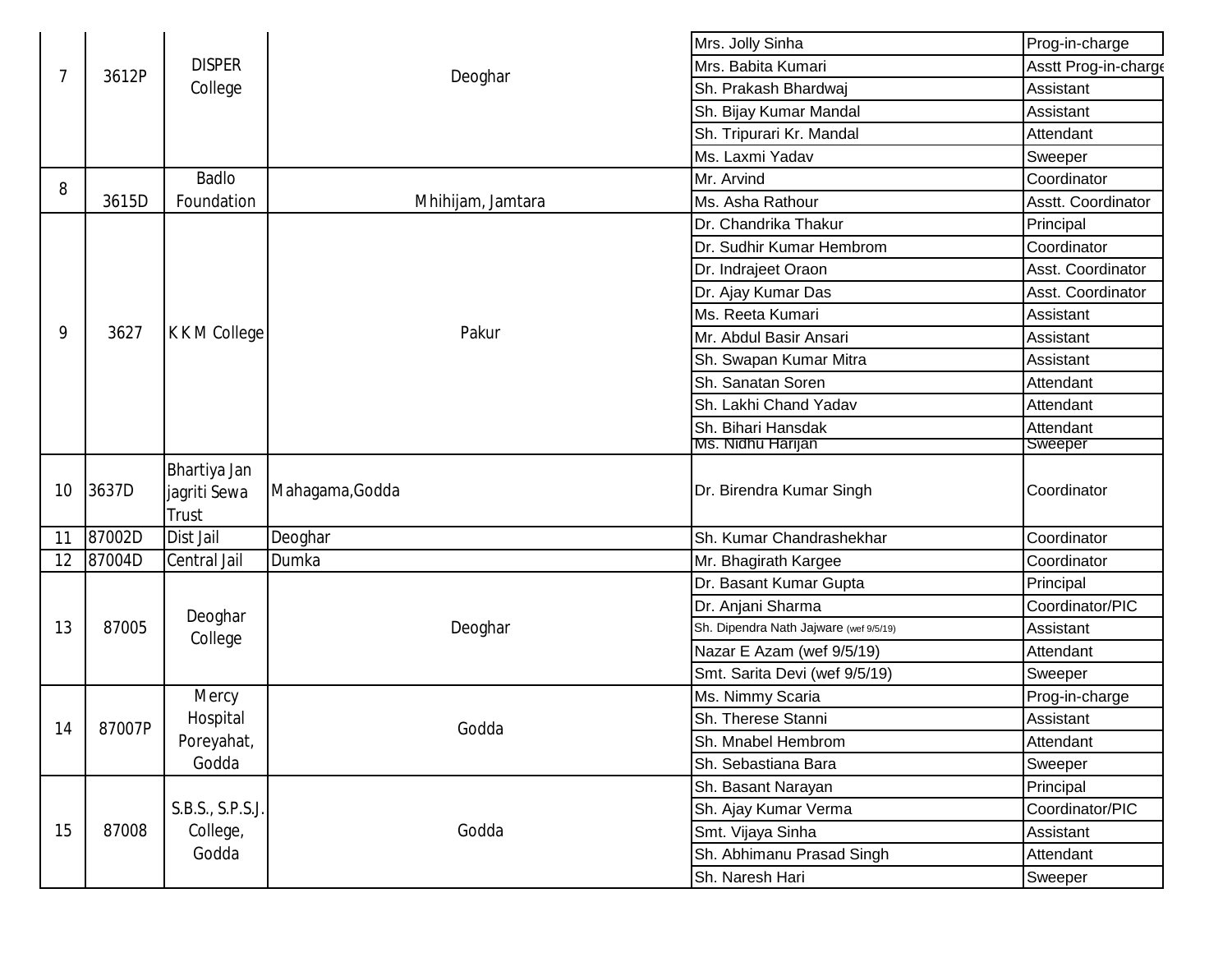|    |        | Darul Uloom                             |           |                                      |                 |
|----|--------|-----------------------------------------|-----------|--------------------------------------|-----------------|
| 16 | 87010D | <b>Wahida</b>                           | Jamtara   |                                      |                 |
|    |        | Education,                              |           | Sh. Rustam Miyan                     | Coordinator/PIC |
| 17 | 87011  | B.L.N.L. Bohral<br>College,<br>Rajmahal | Sahibganj | Sh. Hari Shankar Singh               | Principal       |
|    |        |                                         |           | Dr. Rakesh Raman Verma               | Coordinator/PIC |
|    |        |                                         |           | Sh. Mohan Kumar Roy                  | Assistant       |
|    |        |                                         |           | Sh. Ashok Kumar Mandal               | Attendant       |
|    |        | Dr. Jagannath                           |           | Sh. Vikash Chandra Mishra            | Principal       |
|    |        | Mishra                                  |           | Dr. Ram Krishna Chaudhary            | Coordinator/PIC |
| 18 |        | College,                                | Deoghar   | Sh. Chandra Kishor Choudhary         | Assistant       |
|    |        | Jasidih                                 |           | Sh. Suchit Kumar Mandal              | Attendant       |
|    | 87012  |                                         |           | Sh. Dinesh Kumar Rao                 | Sweeper         |
| 19 | 87014  | Sadar<br>Hospital,<br>Dumka             | Dumka     | Sh. Anand Mohan Soren                | Prog-in-charge  |
|    |        |                                         |           | Sh. Sanjay Jha (wef 14/05/2019)      | Assistant       |
|    |        |                                         |           | Smt. Manorama Murmu (wef 14/05/2019) | Attendant       |
|    |        |                                         |           | Sh. Chotu Ram (wef 14/05/2019)       | Sweeper         |